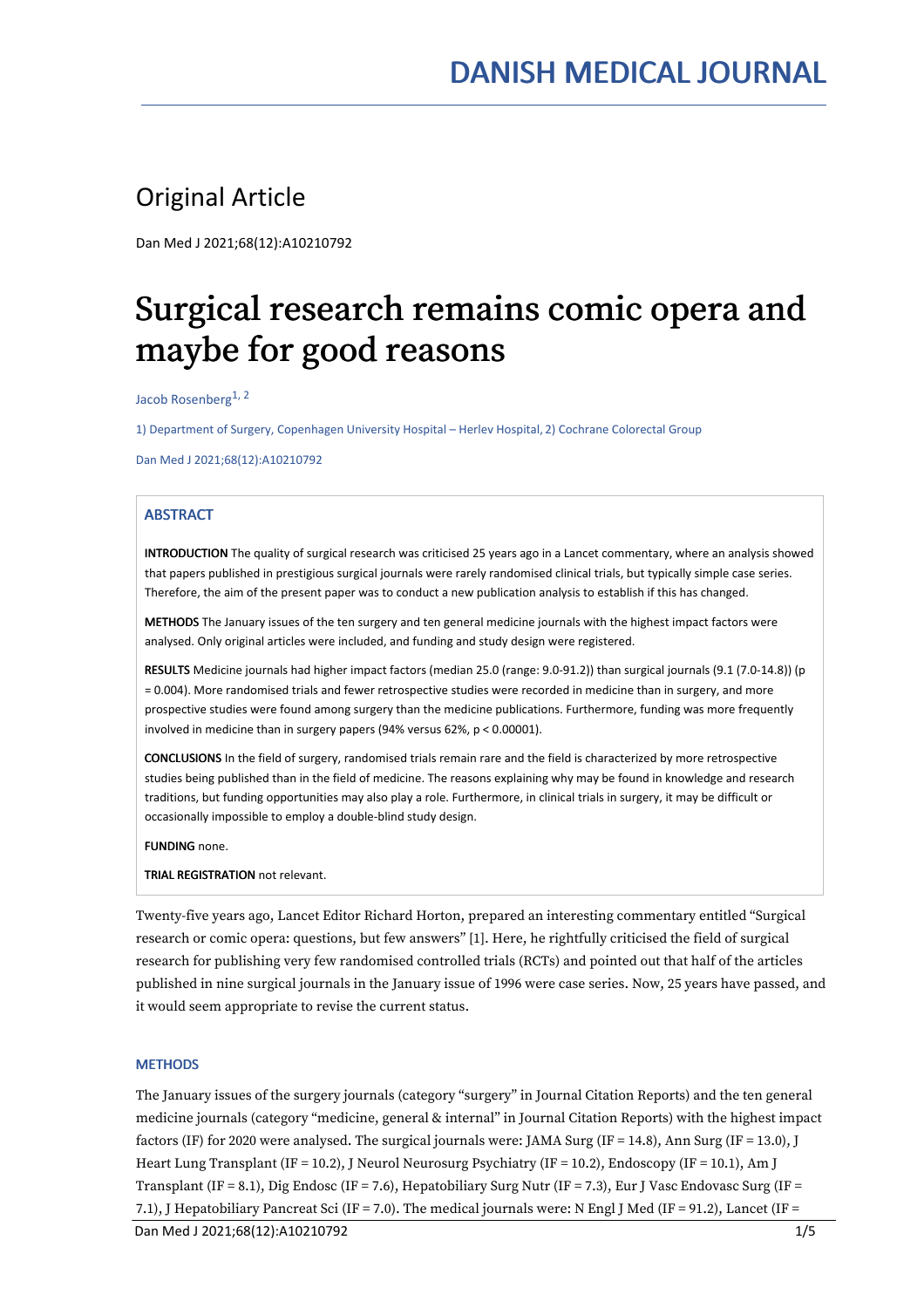79.3), JAMA (IF = 56.3), BMJ (IF = 39.9), Ann Intern Med (IF = 25.4), Lancet Digit Health (IF = 24.5), JAMA Intern Med (IF = 21.9), J Cachexia Sarcopenia Muscle (IF = 12.9), PLoS Med (IF = 11.1), J Intern Med (IF = 9.0).

The focus of the present paper was on various types of original research. Therefore, guideline articles, systematic reviews, narrative reviews and papers without an abstract (letters, editorials, etc.) were excluded. Funding was defined as any external funding, and the number of papers receiving specific funding from industry (pharmaceutical or device companies) was registered. Studies were categorised by study design. Thus, data were divided into RCTs, prospective studies (case series, case-control studies, observational studies, Delphi design studies, cohort studies and surveys) and retrospective studies (database studies and retrospective case series).

Impact factors for medical versus surgical journals were compared using the Mann Whitney U test. Data from medical versus surgical papers were compared using the  $\chi^2$ - or Fisher's exact test, as appropriate. The study was not registered in a public database since itwas not a trial, and under Danish law approval from an ethics committee was not required.

# **RESULTS**

The ten most prestigious journals in general medicine had significantly higher impact factors than their surgical counterparts. Thus, the median (range) of the impact factors was 9.1 (7.0-14.8) for the surgical journals and 25.0  $(9.0-91.2)$  for the medicine journals (p = 0.004, Mann Whitney U test). This difference was not due to fewer citable items in the medicine journals, as the total number was 123 in medicine versus 101 in surgery. Thus, the difference in impact factor must be the result of more citations per article.

More RCTs and fewer retrospective studies were registered in medicine than in surgery, and more prospective studies were registered in the surgical than in the medicine journals (Table 1). Furthermore, more "other" funding (e.g. from governmental funding agencies, etc.) and more funding from industry was recorded in medicine than in surgery (Table 1).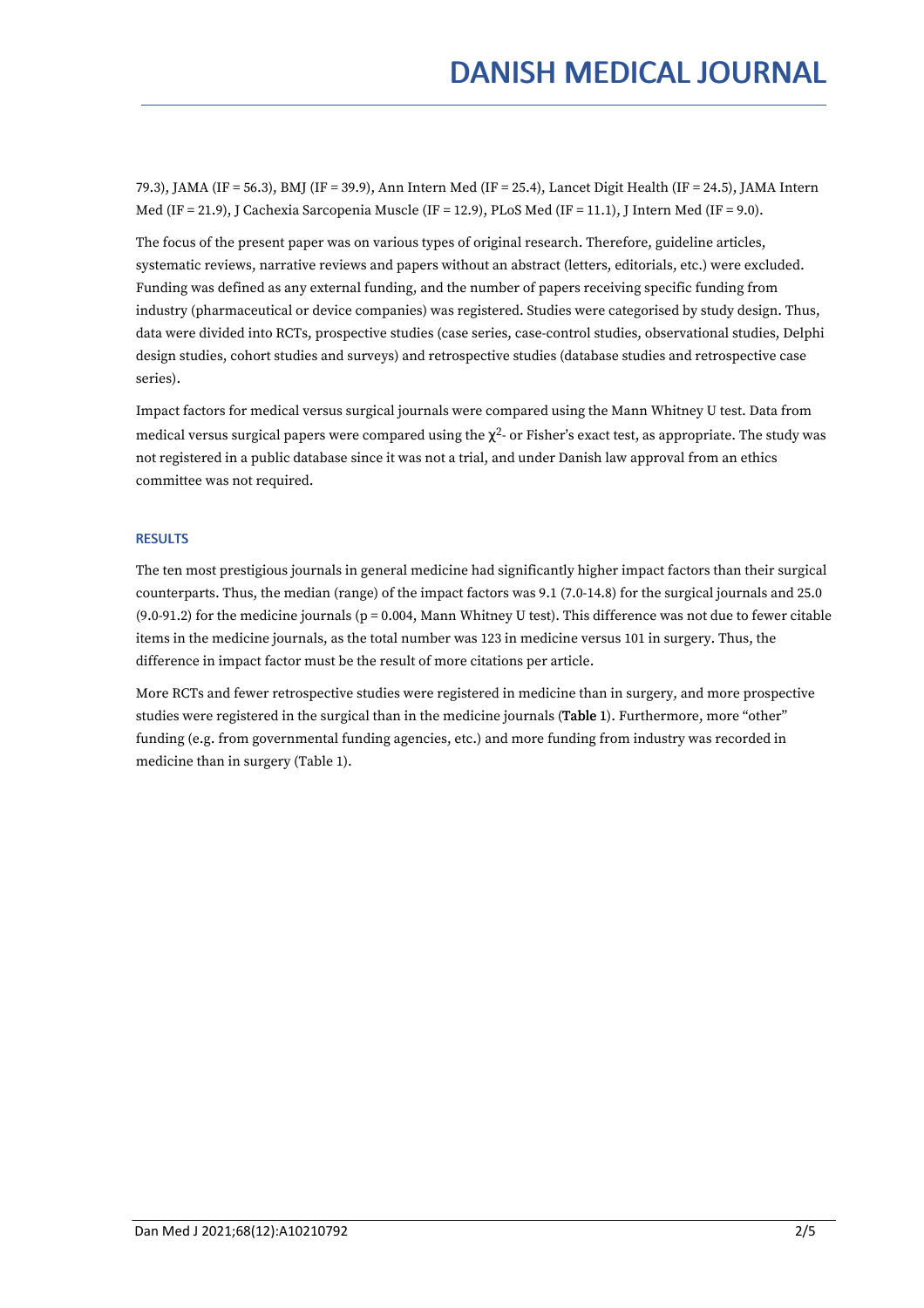**TABLE 1** Details of funding and study types in articles in surgery and medicine. Prospective studies include case series, casecontrol studies, observational studies, Delphi design studies, cohort studies and surveys. Retrospective studies include database studies and retrospective case series. The values are number of eligible articles (%).

|                                                                                                                                                                                                                                                                                                                                                             | <b>Surgery</b><br>$(N = 101)$ | <b>Medicine</b><br>$(N = 123)$ | p-value <sup>a</sup> |
|-------------------------------------------------------------------------------------------------------------------------------------------------------------------------------------------------------------------------------------------------------------------------------------------------------------------------------------------------------------|-------------------------------|--------------------------------|----------------------|
| Randomised controlled trials                                                                                                                                                                                                                                                                                                                                | 10(10)                        | 49 (40)                        | < 0.00001            |
| Prospective studies                                                                                                                                                                                                                                                                                                                                         | 55(54)                        | 50(41)                         | 0.04                 |
| Retrospective studies                                                                                                                                                                                                                                                                                                                                       | 32(32)                        | 10(8)                          | < 0.00001            |
| Animal studies                                                                                                                                                                                                                                                                                                                                              | 4(4)                          | 13(11)                         | 0.06                 |
| Case reports                                                                                                                                                                                                                                                                                                                                                | $\mathbf 0$                   | 1(1)                           | -                    |
| Funding, total                                                                                                                                                                                                                                                                                                                                              | 63 (62)                       | 116 (94)                       | < 0.00001            |
| Other                                                                                                                                                                                                                                                                                                                                                       | 56 (55)                       | 100(81)                        | 0.00003              |
| Industry                                                                                                                                                                                                                                                                                                                                                    | 9(9)                          | 31(25)                         | 0.002                |
| $\mathcal{L}$ $\mathcal{L}$ $\mathcal{L}$ $\mathcal{L}$ $\mathcal{L}$ $\mathcal{L}$ $\mathcal{L}$ $\mathcal{L}$ $\mathcal{L}$ $\mathcal{L}$ $\mathcal{L}$ $\mathcal{L}$ $\mathcal{L}$ $\mathcal{L}$ $\mathcal{L}$ $\mathcal{L}$ $\mathcal{L}$ $\mathcal{L}$ $\mathcal{L}$ $\mathcal{L}$ $\mathcal{L}$ $\mathcal{L}$ $\mathcal{L}$ $\mathcal{L}$ $\mathcal{$ |                               |                                |                      |

a)  $x^2$ - or Fisher's exact test.

# **DISCUSSION**

In the analysis conducted 25 years ago, 7% of the surgical papers were RCTs [1] compared with 10% in the present analysis. In contrast, among papers in medicine journals today, 40% were RCTs. Prospective studies including case series comprised 46% of the surgical papers 25 years ago [1] compared with 54% studies with a prospective study design in surgery and 41% in medicine today. Richard Horton criticised surgical research for relying excessively on non-RCTs such as case series but also noted that case series are inexpensive, quick and easy to perform [1]. Therefore, the present analysis also comprised study funding, and the findings were striking, showing significantly more funding in papers in medicine than in surgery journals. Thus, funding opportunities are much better in medicine research, and this may, at least partly, explain why more RCTs are published in medicine than in surgery.

Surgical research has traditionally used simple study designs such as the prospective cohort or occasionally a case-control design. For some research questions, this will be inadequate, and we do need to be able to conduct large clinical RCTs in surgery. Unfortunately, surgical RCTs are often discontinued, and the most common reasons seem to be poor recruitment and a lack of continued funding [2]. Thus, in surgery, some obstacles need to be addressed. Firstly, the traditional blinded study design may be very difficult or impossible for certain interventions, and the traditional placebo-controlled design carries various special problems in surgery. In some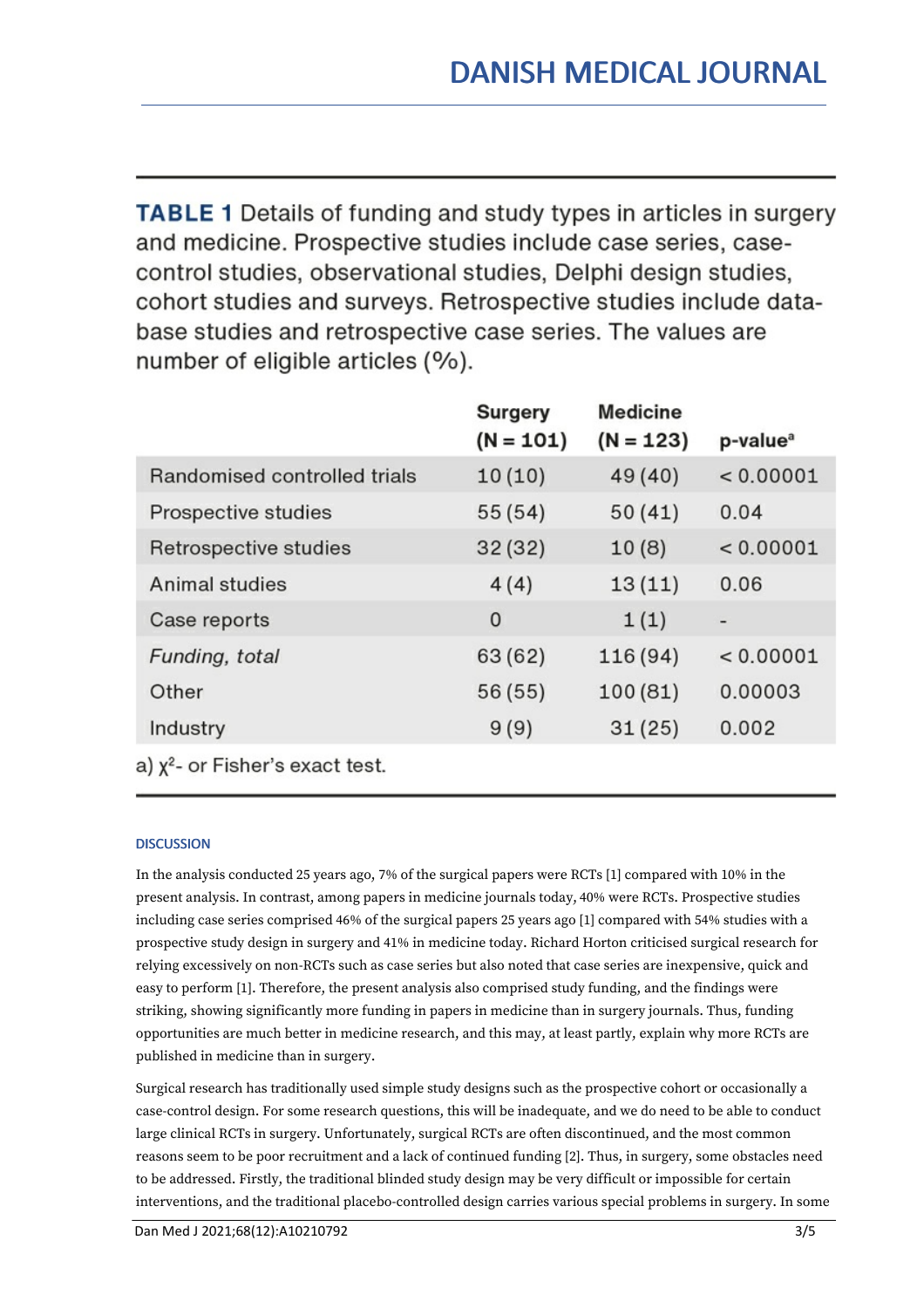cases, this issue may be overcome by innovative research methods [3], but it cannot always be solved. However, increasing efforts seem to be devoted to conducting blinded placebo-controlled trials in surgery as 66 such trials were published during 2000-2015 period compared with only 19 in the 1950-2000 period [4]. Nevertheless, placebo surgery trials are still characterised by many difficulties as shown recently in a study demonstrating that only few of these trials are completed and published [5]. Secondly, funding is often difficult since traditional surgical research does not involve industry to the same degree as do drug trials. Thirdly, surgical trials often require hundreds or even thousands of patients because of variability in trauma response and ensuing effects on patient outcomes.

Blinding of patients and staff is difficult in surgery. However, years ago, in Denmark we succeeded in conducting the only effectively blinded study of laparoscopic versus open colon resection [6]. The study in question was conducted with a very large postoperative bandage covering the entire abdomen, and therefore neither the patient nor the nursing staff or the inpatient doctors could see what had occurred. The surgical description in the medical record was hidden, and the daily wound inspections were performed by specially dedicated project staff without any involvement with the regular clinical team and also blinded to the patient. The organisation and implementation of this study was complicated, but not undoable. A similar concept was implemented successfully with cholecystectomy [7], but such a design will be extremely difficult to implement in large international multicentre studies comprising thousands of patients. Therefore, the COLOR [8] and COLOR II [9] studies chose not to implement a blinded design. Funding, however, remains a considerable obstacle for many surgical interventional trials, and national or other types of public funding will most probably be necessary to increase overall research quality in surgery in the future.

Research traditions have varied between surgery and medicine, with more focus on (and knowledge about) epidemiology and study design issues in medicine than in surgery. There seems, however, to be a positive trend in this respect as trial registration, disclosure of funding and investigator conflicts have improved markedly over the past ten years in surgical RCTs [10]. Various initiatives are underway, e.g., numerous educational efforts are being made locally in many countries, the Cochrane Collaboration has established review groups focusing on surgical issues [11] and large research collaborations in surgery have been established [12]. The future for research quality in surgery may therefore be bright, provided non-industry funding opportunities may be secured for these studies.

### **CONCLUSION**

In conclusion, surgical research is, indeed, still comic opera. RCTs remain rare, and we rely excessively on retrospective study designs compared with the medical specialties. Reasons may be found in the research traditions, but another significant factor may very well be different funding opportunities, where the medical studies are able to obtain better funding, especially from industry. Furthermore, in surgery, it may be difficult or impossible to blind the patient and investigator to the given treatment. To increase the quality of evidence in surgical research where industry sponsorship may not always be relevant, it will be important to focus on funding for surgery in future national/governmental funding programmes. There should be no doubt that both the desire and the energy needed to raise the quality of research are present within the surgical disciplines.

Correspondence Jacob Rosenberg. E-mail: jacob.rosenberg@regionh.dk

Accepted 12 November 2021

Conflicts of interest none. Disclosure form provided by the author is available with the article at ugeskriftet.dk/dmj